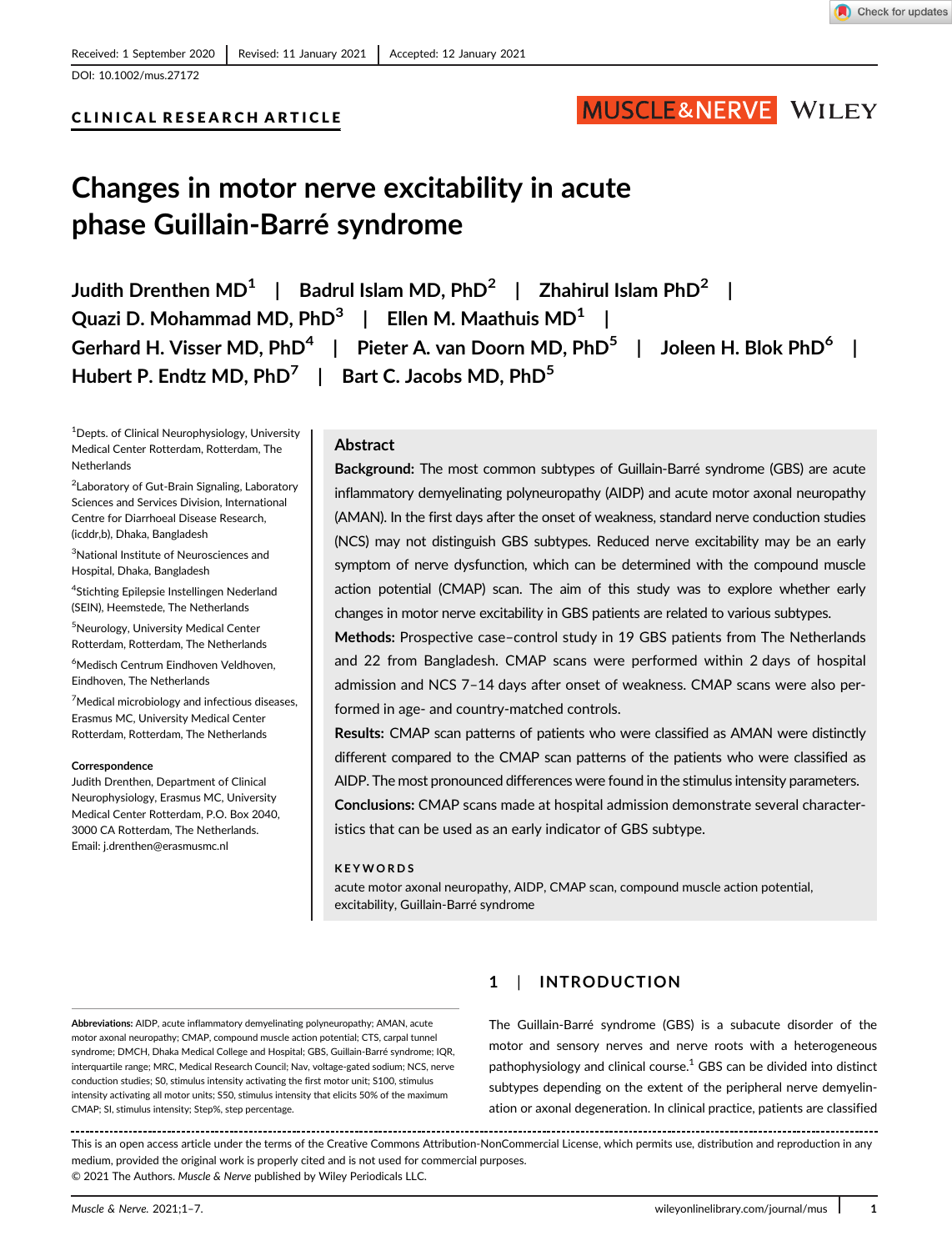2 | WILEY | MUSCLE& NERVE | DRENTHEN ET AL.

by standard nerve conduction studies (NCS) into acute inflammatory demyelinating polyneuropathy (AIDP), and acute motor axonal neuropathy (AMAN).<sup>2,3</sup>

NCS parameters have been related to the risk of developing respiratory insufficiency and final outcome, which is highly variable in GBS.4,5 Standard NCS provide information on nerve conduction velocity and axonal loss. However, NCS abnormalities need to deviate significantly from the normal range before the AIDP/AMAN distinction can be made.<sup>6</sup> In the first week after symptom onset, NCS might show only minor abnormalities.<sup>7</sup> Furthermore, in this period, reversible conduction failure can occur, mimicking signs of demyelination, in patients who are later classified as AMAN.<sup>8</sup> Reduced nerve excitability may be the first electrophysiological manifestation of GBS<sup>9</sup> and can be assessed by the compound muscle action potential (CMAP) scan.<sup>10</sup> This is a non-invasive, fast, and reproducible electrophysiological method.<sup>11</sup>

In the current study, we investigated early changes in motor nerve excitability by CMAP scan in GBS patients and studied if this can be used as an early subtype discriminator.

#### 2 | METHODS

#### 2.1 | Patients and controls

A prospective case–control study was conducted in GBS patients and age- and country-matched healthy subjects enrolled via Erasmus Medical Center, Rotterdam, The Netherlands, and Dhaka Medical College and Hospital (DMCH), Dhaka, Bangladesh. Inclusion criteria and protocols for collection of clinical and electrophysiological data were the same for both centers. All patients fulfilled the diagnostic criteria for GBS, Miller Fisher syndrome, $12$  or other GBS variants and were admitted to the hospital within 2 wk of onset of weakness. The patients had no concomitant clinical conditions. Standardized clinical scores including the GBS disability score, $13$  and Medical Research Council (MRC) sum scores<sup>14</sup> were determined for all patients at admission. CMAP scans were performed within 2 days after hospital admission by the same researcher. Standard NCS were performed 7–14 days after the onset of weakness.

A control was recruited for each patient. Controls were screened to ensure that they had no neurological symptoms or diseases. In Bangladesh, the controls were mainly derived from the same family as the patient; for the Netherlands, the controls originated from an existing database that included healthy controls of various ages. Routine NCS was performed in all control subjects to exclude median neuropathy at the wrist. CMAP scans were performed in the control group using the same protocol as used in patients.

The study was approved by the local Medical Ethics Committee of the Erasmus MC, The Netherlands, and by the Institutional Review Board and the ethical committees at the International Centre for Diarrhoeal Disease Research, Dhaka, Bangladesh, Bangladesh. All subjects and/or legal representatives gave informed consent.

## 2.2 | Standard NCS

NCS and CMAP scans were performed on the non-dominant side. Standardized motor NCS were performed of the ulnar, median, peroneal, and tibial nerves. Standardized sensory NCS were performed on the ulnar, median, and sural nerves. $15$  If sensory potentials were present, patients were tested for a carpal tunnel syndrome (CTS), by comparing the sensory conduction velocity of the median nerve across the carpal tunnel to the sensory conduction velocity in the palm. For motor nerves, the distal and proximal baseline-peak CMAP amplitudes, distal motor latency, motor nerve conduction velocity, and Fwave latencies were determined. For sensory nerves, the baselinepeak sensory nerve action potential amplitude and sensory nerve conduction velocity were measured. Reference values were derived from Buschbacher et al<sup>15</sup> The NCS were classified according to the Hadden electrophysiological criteria for GBS.<sup>2</sup>

All Dutch patients were warmed with hot water blankets.<sup>16</sup> This was not possible in Bangladesh, due to limited resources. However, the temperature inside the hospital was as high as the outside temperature.

# 2.3 | CMAP scans

CMAP scans were recorded using the CMAP scan application on a Viking Select EMG system (CareFusion, San Diego, CA). The CMAPs were obtained from the thenar muscles of the non-dominant hand after stimulation of the median nerve at the wrist in all patients and controls. All CMAP scans were performed by the same investigator (J.D.).In CMAP scanning, the nerve is stimulated with gradually increasing stimulus intensities (SIs), ranging from subthreshold to supramaximal values. With increasing SI the recorded CMAP will increase until supramaximal values are reached. Plotting the CMAP amplitudes against the corresponding SIs results in a dose–response curve which defines the CMAP scan. It provides, through its dependence on SI, information on nerve excitability. $11$  The presence of multiple large steps points to underlying processes of axonal loss and reinnervation.<sup>17</sup> We defined steps as clear gaps in the CMAP scan that were bounded by plateaus at the upper and lower end of the gap, each of which consisted of at least three consecutive responses of about the same size (disregarding noise).<sup>11</sup> The key parameters of the CMAP scan are provided in Figure 1A. The entire procedure takes approximately 5–10 min.

## 2.4 | Statistics

All data were tested for normality using Kolmogorov–Smirnov test. Since the data were not normally distributed, non-parametric tests were used for further analysis. Continuous variables were presented as medians and interquartile ranges (IQRs) and were compared using the Mann–Whitney-U test. Differences in proportions were determined using the Fishers exact test. All calculations were performed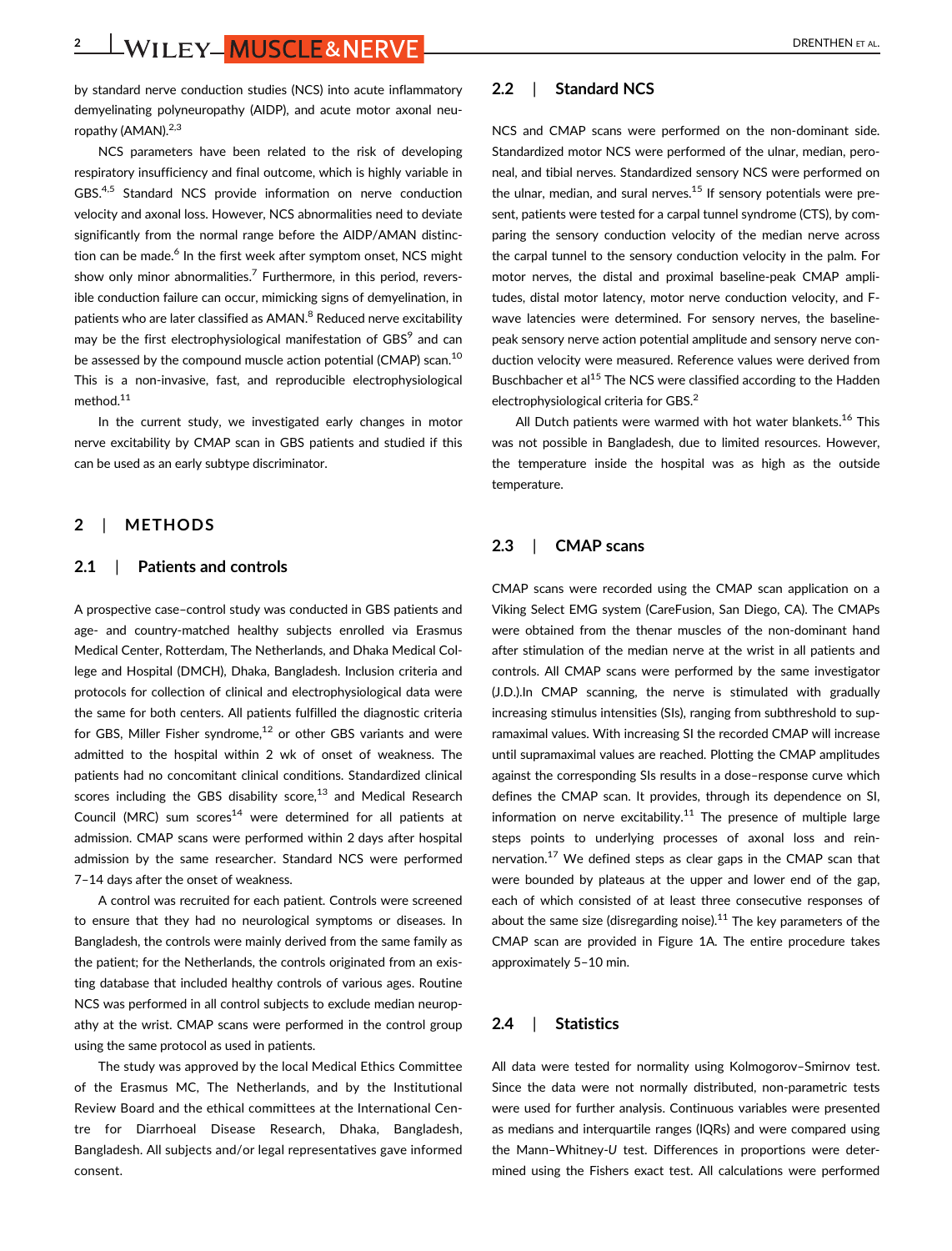

FIGURE 1 CMAP scans of control (A), AIDP patient (B), AMAN patient (C), and control, AIDP, and AMAN patient plotted in 1 panel (D). A, Key variables of the CMAP scan that reflect excitability are: the SI activating the first motor unit (S0), the SI that elicits 50% of the maximum CMAP (S50), the SI activating all motor units (S100), the SI-range (S100-S0), and the relative SI-range ((S100-S0)/ S0). Other key characteristics of the CMAP scan are the maximum CMAP amplitude and the presence of steps, quantified as step percentage (step%).<sup>11</sup> The presence of multiple large steps points to underlying processes of axonal loss and reinnervation<sup>17</sup>

| <b>Parameter</b>              | Dutch GBS patients ( $n = 19$ ) | Bangladeshi GBS patients (n = 22) | P-value |
|-------------------------------|---------------------------------|-----------------------------------|---------|
| Demography                    |                                 |                                   |         |
| Age (y)                       | $50(38-64)$                     | $25(17-35)$                       | 5001    |
| Sex (male/female)             | 17/2                            | 15/7                              | .10     |
| Neurological deficits         |                                 |                                   |         |
| Cranial nerve involvement     | 11 (58%)                        | 10 (45%)                          | .55     |
| Sensory deficits              | 17 (89%)                        | 3(14%)                            | 5001    |
| MRC sum score at entry        | $50(47-60)$                     | $25(18-43)$                       | 5001    |
| GBS disability score at entry | $3(2-4)$                        | $4(4-4)$                          | 5001    |
| GBS subtypes                  |                                 |                                   | 5.001   |
| Demyelinating                 | 14 (74%)                        | 1 (5%)                            |         |
| Axonal                        | $0(0\%)$                        | 19 (86%)                          |         |
| Equivocal                     | 5(26%)                          | 2(9%)                             |         |

TABLE 1 Demography, neurological deficits, and CMAP scan of GBS patients

Note: Data are presented as medians (IQR) or number (percentages).

using SPSS 17.0 (SPSS Inc, Chicago, IL). Two-tailed tests were used throughout, a P-value <.05 was considered to be statistically significant.

Linear discriminant analysis was used to determine the independent factors that were associated with the GBS-subtypes. Data from controls were used to calculate the lower and upper limits of normal.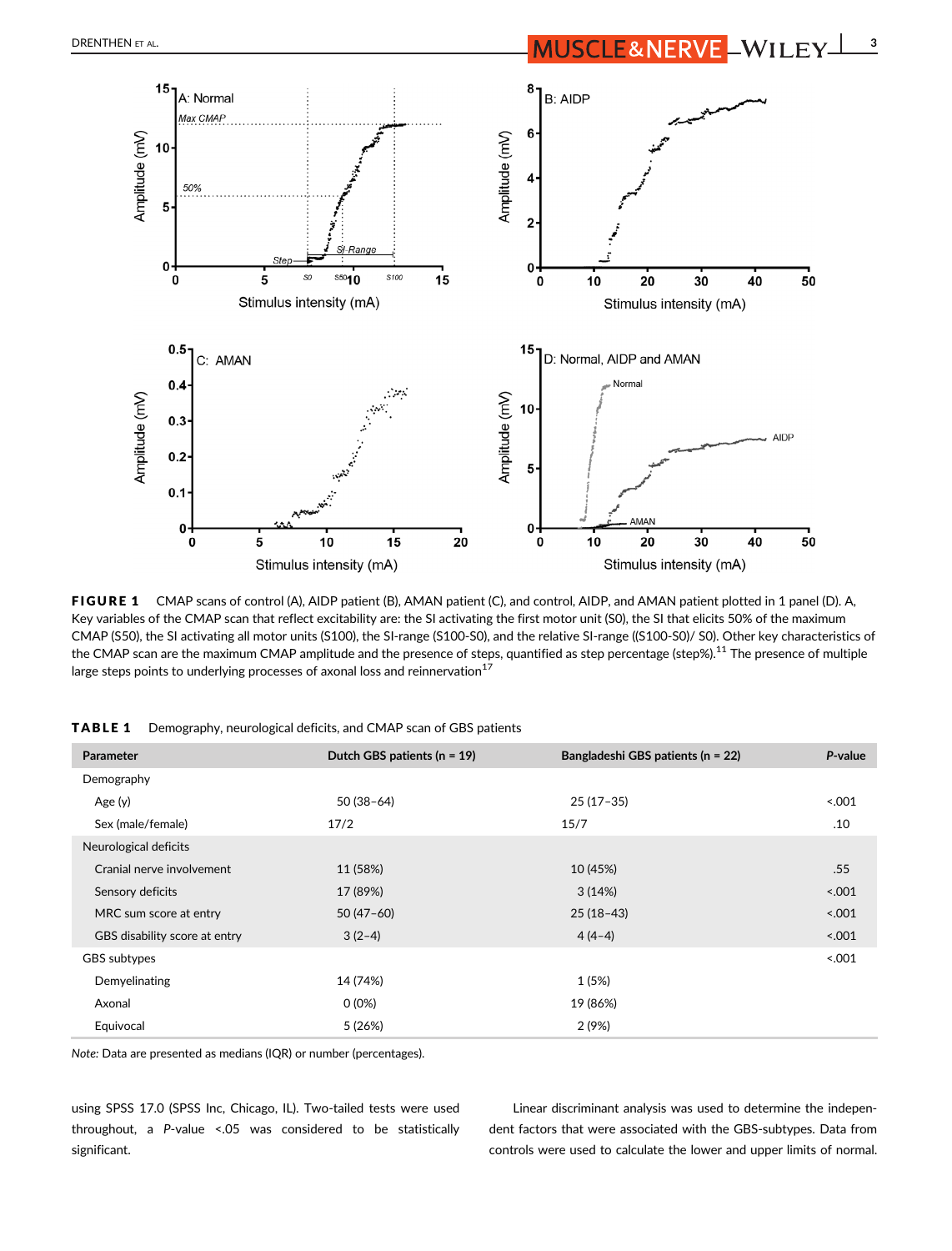| Parameter                          | AIDP $(n = 15)$     | $AMAN (n = 19)$     | <b>Controls</b><br>$(n = 41)$ | P-value<br><b>AIDP-AMAN</b> | P-value AIDP-<br>controls | P-value AMAN-<br>controls |
|------------------------------------|---------------------|---------------------|-------------------------------|-----------------------------|---------------------------|---------------------------|
| <b>Baseline</b><br>characteristics |                     |                     |                               |                             |                           |                           |
| Age (y)                            | $50(38-67)$         | $25(16-32)$         | $36(23-56)$                   | .001                        | .07                       | .02                       |
| Sex (males; n [%])                 | 13 (87%)            | 13 (68%)            |                               | .21                         |                           |                           |
| Onset - CMAP scan<br>(days)        | $4(3-9)$            | $8(5-10)$           |                               | .06                         |                           |                           |
| Onset - NCS (days)                 | $13(10-14)$         | $13(9-15)$          |                               | .70                         |                           |                           |
| CMAP scan<br>parameters            |                     |                     |                               |                             |                           |                           |
| Max CMAP (mV)                      | $3.6(1.1-6.9)$      | $2.3(0.7-4.3)$      | $10.4(9.7-12.4)$              | .26                         | 5.001                     | < .001                    |
| SO(mA)                             | $10.0(8.5-12.9)$    | $7.1(5.9 - 9.0)$    | $7.4(5.5 - 8.4)$              | .006                        | 5.001                     | .77                       |
| S50 (mA)                           | $16.7(16.0-26.1)$   | $9.9(8.2 - 10.8)$   | $10.5(7.9 - 11.4)$            | 5001                        | 5.001                     | .82                       |
| S100 (mA)                          | 29.0 (26.0-48.9)    | $13.3(11.8 - 16.4)$ | 12.9 (10.8-14.2)              | 5001                        | 5.001                     | .24                       |
| Absolute SI range<br>(mA)          | $20.5(14.2 - 27.8)$ | $6.0(4.9 - 8.5)$    | $5.4(4.4-6.8)$                | 001                         | 5.001                     | .11                       |
| Relative SI range                  | $2.0(1.2 - 2.4)$    | $1.0(0.6-1.2)$      | $0.8(0.6 - 1.0)$              | .001                        | 5.001                     | .16                       |
| Step %                             | $8.1(0.6 - 14.4)$   | $6.5(0.0-14.9)$     | $1.7(0.7 - 3.6)$              | .63                         | .01                       | .03                       |

**TABLE 2** Baseline characteristics and CMAP scan characteristics of subgroups and age matched controls

Note: Data are presented as median (IQR) or as numbers (percentage).

Abbreviations: Absolute SI-range, S100-S0; Relative SI-range, (S100-S0)/S0; Step %, percentage of the CMAP scan that consists of steps.

Values <2.5 percentile and > 97.5 percentile were considered abnormal.

# 3 | RESULTS

Forty-one consecutive patients with GBS were included (32 males [78%], median age 38 range 9–77 y). Nineteen patients originated from The Netherlands and 22 patients from Bangladesh. Patients from Bangladesh were significantly younger than patients from the Netherlands ( $P < .001$ ).

The Dutch patients differed from the Bangladeshi patients with respect to electrophysiological GBS-subtypes based on the results of the standard NCS at 2 wk, according to the Hadden criteria<sup>2</sup>. GBS in most of the Dutch patients was classified as demyelinating, whereas it was classified as axonal in most patients from Bangladesh (Table 1).

# 3.1 | CMAP scan in controls

CMAP scans were performed in all control subjects. The CMAP scans from controls from Bangladesh and The Netherlands were first analyzed separately (Supporting Information Table SS1, which is available online). No differences were found in CMAP scan characteristics between these two groups. The data, therefore, were combined and used as a single control group for the rest of the study. The upper and lower limits of normal for the CMAP scan variables were calculated based on the 2.5 percentile and 97.5 percentile and presented Supporting Information Table SS1.



FIGURE 2 Maximum CMAP amplitude versus SI range of patients with NCS classified as demyelinating, axonal, and equivocal, and of controls. Equivocal (stars) patients 1 and 2 are Dutch patients with hyporeflexia and cranial nerve paresis. Patients 3 and 4, Dutch patients with classical Miller Fisher syndrome. Patient 5, Dutch patient with ptosis, limb weakness, and areflexia. Patient 6, patient from Bangladesh with severe limb weakness. Patient 7, patient from Bangladesh with severe limb weakness and cranial nerve paralysis

# 3.2 | CMAP scan in relation to GBS subtype

Based on the upper and lower limits of normal, 38 (93%) of the 41 patients showed abnormalities in the CMAP scan. Of these 41 patients, 15 (37%) were classified as AIDP, 19 (46%) as AMAN, and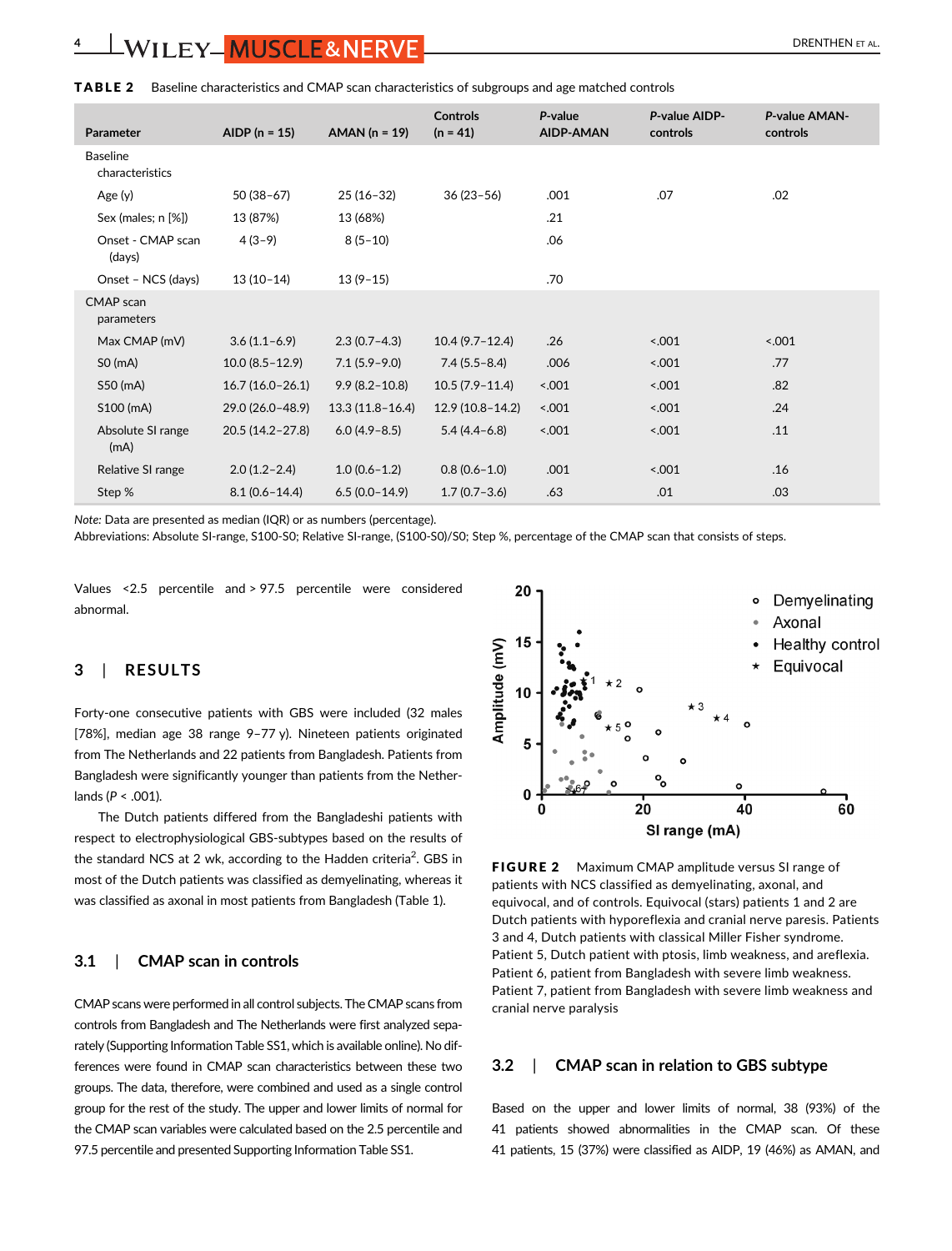DRENTHEN ET AL. **SPENTHEN ET AL.** 5

7 (17%) as equivocal. The AMAN patients were significantly younger than the AIDP patients (median 25 y and 50 y, respectively;  $P = .001$ ).

CMAP scans performed at hospital admission showed a difference in SI variables between AIDP and AMAN patients. Typical examples of the CMAP scans of the patients with AIDP and AMAN are provided in Figure 1B-D. The most pronounced differences were found in the S50, S100, and absolute SI-range (Table 2).

Linear discriminant analysis identified the combination of maximum CMAP amplitude and absolute SI range as the parameters that best separate the different subgroups. Plotting the maximum CMAPamplitude versus the absolute SI-range for the AIDP, AMAN, and controls resulted in distinct patterns for the three groups (Figure 2).

#### 3.3 | CMAP scans in equivocal patients

Seven patients were classified as equivocal based on NCS. Two showed the "axonal pattern" (low amplitudes, normal SI ranges; patients 6 and 7 in Figure 2). These two patients came from Bangladesh and were classified as equivocal because they had conduction blocks in combination with an otherwise axonal NCS. Two other equivocal patients had CMAP scans that showed the "demyelinating pattern" (normal amplitudes, high SI-ranges; patients 3 and 4). These were both Dutch patients with a classical Miller Fisher syndrome (ophthalmoplegia, ataxia, areflexia). In addition to absent H-reflexes, their standard NCS were normal. The 3 remaining equivocal patients (patients 1,2 & 5) had a "normal CMAP scan pattern". Patient 1 and 2 were Dutch patients with hyporeflexia and cranial nerve paresis. Patient 5 was a Dutch patient with ptosis, mild limb weakness, and areflexia.

# 4 | DISCUSSION

In this study using the CMAP scan within the spectrum of patients with GBS, we show that the majority of patients already have electrophysiologically demonstrable nerve dysfunction at hospital admission. In this very early stage of disease, 93% of the patients show various types of abnormalities in the CMAP scan. In this stage of GBS, which is important for early diagnosis, monitoring, and start of treatment, abnormalities in nerve electrophysiology may support clinical decision making. Furthermore, the results in the current study show that the CMAP scan may also be used as a first and rapid screening technique, that might aid early distinguishing between different subtypes of GBS.

# 4.1 | CMAP scan differences between AIDP and AMAN

The CMAP scan patterns of patients who were classified as AMAN were distinctly different compared to the CMAP scans patterns of the patients who were classified as AIDP. The division into the "demyelinating" and "axonal" subgroups was primarily based on differences in SI variables. Probably, these differences in the excitability of peripheral nerves reflect the variation in underlying pathophysiology between these subtypes of GBS.

The mechanism of conduction failure and excitability changes in AIDP is not well understood. One possible mechanism in the early phase of demyelinating GBS might be related to the presence of edema. Pathological studies found edema to be among the earliest changes in peripheral nerves in GBS, followed by swelling and irregularity of the myelin sheaths. $^{18}$  This edema might result in a shunting of the applied current away from the Ranvier nodes and, hence, result in higher SIs needed to depolarize the axon.

If only a proportion of the axons are involved, this will lead to a high S100 (the diseased axons are less excitable) in the CMAP scan, with a normal S0 (determined by the healthy axons) and an increased SI range (difference between SIs needed to activate the most healthy axon [S0] and the least excitable axons [S100]). If all axons are involved, this could result in an increase of all SI parameters. Further experimental studies, preferably combined with pathology, are required to elucidate these mechanisms.

For "axonal" GBS patients the presumed mode of action is mediated by antibodies to various types of gangliosides or ganglioside complexes,19 which leads to a complement-mediated disruption of voltage-gated sodium (Nav) channel clusters at the Ranvier nodes.<sup>20</sup> Dysfunction of the Nav-channels results in blockage of the action potential independently of the applied current. Such an explanation is consistent with both the reduced maximum CMAP amplitude and normal SIs in the CMAP scans of axonal patients.

The current classification of GBS patients as AMAN or AIDP is based on findings in NCS. Multiple sets of electrophysiological criteria have been developed to identify demyelination.<sup>2,3,7,21</sup> Yet, no set is generally accepted and the optimal time to perform NCS is still debated. Furthermore, various studies have demonstrated the existence of reversible conduction failure and conduction blocks in presumably axonal patients, which makes the differentiation between primary demyelinating GBS and primary axonal GBS even more difficult.2,3,22 Indeed, two of our patients from Bangladesh were classified as equivocal because they had conduction blocks in combination with otherwise axonal NCS. The CMAP scans of these two patients showed the "axonal" pattern. The predominantly axonal NCS gives reason to believe that, in these patients, the "axonal pattern" in the CMAP scan truly results from an "axonal" GBS.

## 4.2 | Study limitations

For the discrimination between AMAN and AIDP, NCS data collected and analyzed at 2 wk were used as a golden standard for subtyping. However, we did not have an independent method, such as pathological data, to confirm a definitive subtype diagnosis. Furthermore, since we did not compare CMAP scans at admission with NCS at admission, it is unknown if NCS performed at admission would also have been able to discriminate between AMAN and AIDP at that time point.

For the purpose of the present study, we wished for patients with AIDP and AMAN to be represented equally. Because of the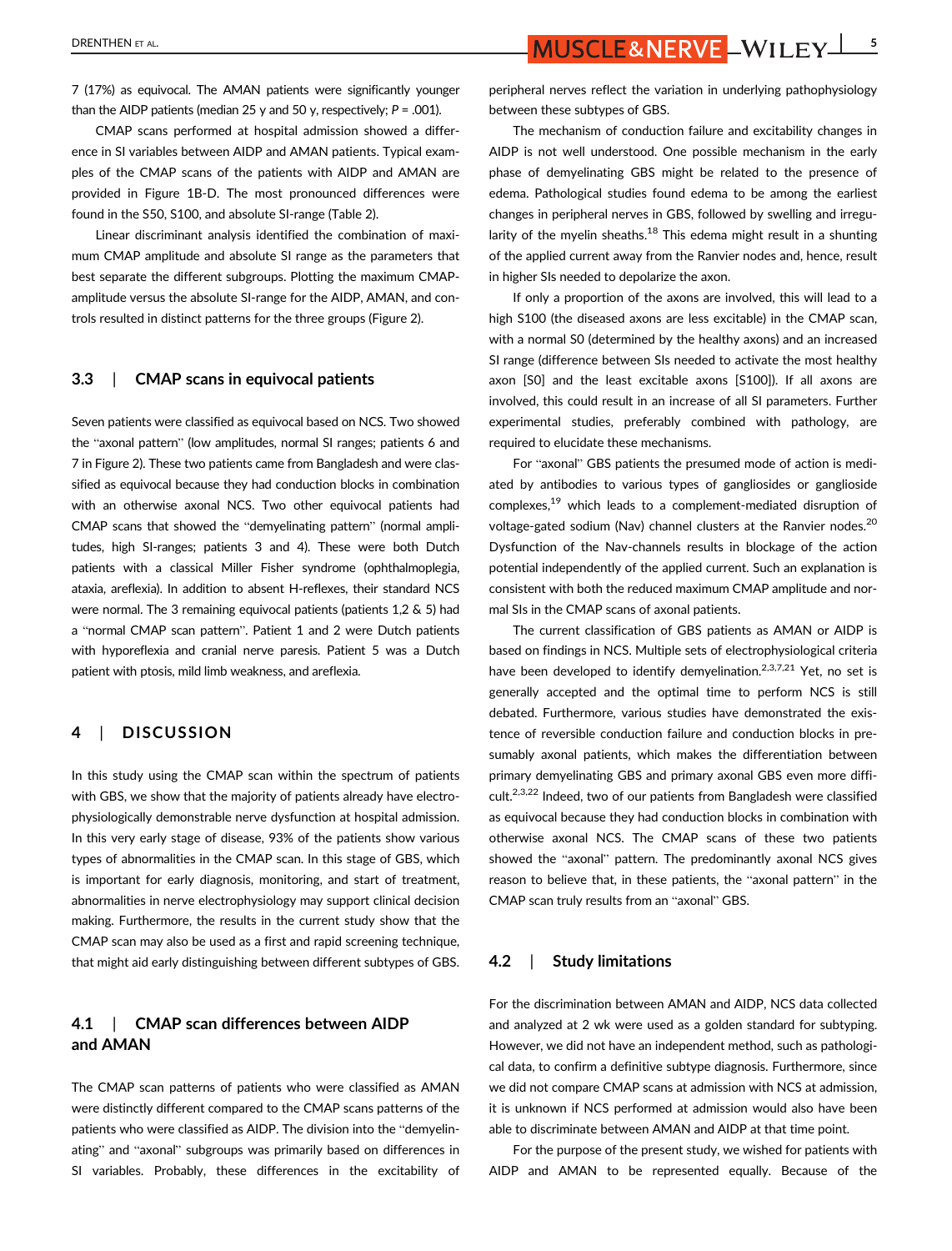6 | WILEY | MUSCLE& NERVE | DRENTHEN ET AL.

geographical spread of these subtypes, we decided to include patients from Bangladesh and The Netherlands. $^{23}$  Bias might have been introduced at this point. Most "axonal" patients originated from Bangladesh, and most "demyelinating" patients came from The Netherlands. Furthermore, the patients differed with regard to various demographic characteristics including age. However, since we found no differences between the CMAP scans of the younger Bangladeshi controls and the older Dutch controls, we cautiously conclude that the differences between our patients are not a result of just a geographical or age difference.

Due to infrastructural factors in Bangladesh, the time interval between symptom onset and hospital admission in the AMAN patients was longer than in the Dutch AIDP patients. Thus, the time between symptom onset and first CMAP scan is longer for the AMAN patients, although this difference was not statistically significant. Future studies should preferentially include AMAN and AIDP patients from the same country and also incorporate serial NCS performed at the same time as the CMAP scan, and after at least 2 wk, since classification of the GBS subtype may change over time. This was not feasible in the current study. However, all of the AIDP patients had sensory deficits, making it unlikely that they were erroneously classified as AMAN. It cannot be excluded that they might have been classified as an AMSAN in a later stage, however AMSAN is rare.

Although in healthy subjects the reproducibility of the CMAP scan is good, $11$  this has not been tested in patients with GBS or other neuropathies. Studies on the reproducibility of the CMAP scan in patients with GBS and other neuropathies are needed. The CMAP scan is performed only in the distal part of one nerve and in GBS the pathological process is initially often segmental. Despite this limitation, the CMAP scan is a promising, very easy, and quick method for determining the GBS subtype, at least in a subset of patients.

#### ACKNOWLEDGMENTS

We thank J.J.de Rooi for his contribution to the statistical analysis. We acknowledge the following donors, which provided support to the icddr,b's activities: Government of the People's Republic of Bangladesh, Global Affairs Canada (GAC), Swedish International Development Cooperation Agency (Sida), and Department for International Development, UK (DFID).

# CONFLICTS OF INTEREST

J.D., B.I., Q.M., E.M., G.V., J.B., H.E.: no conflict of interest. Z.I. received funding from the Fogarty International Center, National Institute of Neurological Disorders and Stroke of the National Institutes of Health, USA (under Award Number K43 TW011447) and Annexon Biosciences (South San Francisco, CA 94080, USA). J.B.: grant from Prinses Beatrix Spierfonds. B.J.: grants from Baxalta, grants from CSL-Behring, grants from Grifols, grants from Prinses Beatrix Spierfonds, grants from GBS-CIDP Foundation International, grants from Annexon, grants from Hansa Biopharma, outside the submitted work. Pv.D.: grants from Sanquin, Prinses Beatrix Spierfonds, Baxalta, Grifols, other from Octapharma, outside the submitted work.

# ETHICAL PUBLICATION STATEMENT

The authors confirm that we have read the Journal's position on issues involved in ethical publication and affirm that this report is consistent with those guidelines.

#### DATA AVAILABILITY STATEMENT

Data available on request from the authors.

#### REFERENCES

- 1. Willison HJ, Jacobs BC, van Doorn PA. Guillain-Barre syndrome. Lancet. 2016;388(10045):717-727.
- 2. Hadden RD, Cornblath DR, Hughes RA, et al. Electrophysiological classification of Guillain-Barre syndrome: clinical associations and outcome. Plasma exchange/Sandoglobulin Guillain-Barre syndrome trial group. Ann Neurol. 1998;44(5):780-788.
- 3. Ho TW, Mishu B, Li CY, et al. Guillain-Barre syndrome in northern China. Relationship to campylobacter jejuni infection and antiglycolipid antibodies. Brain. 1995;118(Pt 3):597-605.
- 4. Cornblath DR, Mellits ED, Griffin JW, et al. Motor conduction studies in Guillain-Barre syndrome: description and prognostic value. Ann Neurol. 1988;23(4):354-359.
- 5. Durand MC, Porcher R, Orlikowski D, et al. Clinical and electrophysiological predictors of respiratory failure in Guillain-Barre syndrome: a prospective study. Lancet Neurol. 2006;5(12):1021- 1028.
- 6. Shahrizaila N, Goh KJ, Kokubun N, Abdullah S, Yuki N. Serial nerve conduction studies provide insight into the pathophysiology of Guillain-Barre and fisher syndromes. J Neurol Sci. 2011;309(1–2): 26-30.
- 7. Meulstee J, van der Meche FG. Electrodiagnostic criteria for polyneuropathy and demyelination: application in 135 patients with Guillain-Barre syndrome. Dutch Guillain-Barre study group. J Neurol Neurosurg Psychiatry. 1995;59(5):482-486.
- 8. Kuwabara S, Yuki N. Axonal Guillain-Barre syndrome: concepts and controversies. Lancet Neurol. 2013;12(12):1180-1188.
- 9. Drenthen J, Maathuis EM, Visser GH, van Doorn PA, Blok JH, Jacobs BC. Limb motor nerve dysfunction in Miller fisher syndrome. J Peripher Nerv Syst. 2013;18(1):25-29.
- 10. Blok JH, Ruitenberg A, Maathuis EM, Visser GH. The electrophysiological muscle scan. Muscle Nerve. 2007;36(4):436-446.
- 11. Maathuis EM, Drenthen J, Visser GH, Blok JH. Reproducibility of the CMAP scan. J Electromyogr Kinesiol. 2011;21(3):433-437.
- 12. Sejvar JJ, Kohl KS, Gidudu J, et al. Brighton collaboration GBSWG. Guillain-Barre syndrome and fisher syndrome: case definitions and guidelines for collection, analysis, and presentation of immunization safety data. Vaccine. 2011;29(3):599-612.
- 13. Hughes RA, Newsom-Davis JM, Perkin GD, Pierce JM. Controlled trial prednisolone in acute polyneuropathy. Lancet. 1978;2(8093): 750-753.
- 14. Kleyweg RP, van der Meche FG, Schmitz PI. Interobserver agreement in the assessment of muscle strength and functional abilities in Guillain-Barre syndrome. Muscle Nerve. 1991;14(11):1103- 1109.
- 15. Buschbacher RM, Prahlow ND. Manual of Nerve Conduction Studies. New York, NY: Demos Medical Publishing; 2006.
- 16. Drenthen J, Blok JH, van Heel EB, Visser GH. Limb temperature and nerve conduction velocity during warming with hot water blankets. J Clin Neurophysiol. 2008;25(2):104-110.
- 17. Sleutjes BT, Montfoort I, Maathuis EM, et al. CMAP scan discontinuities: automated detection and relation to motor unit loss. Clin Neurophysiol. 2014;125(2):388-395.